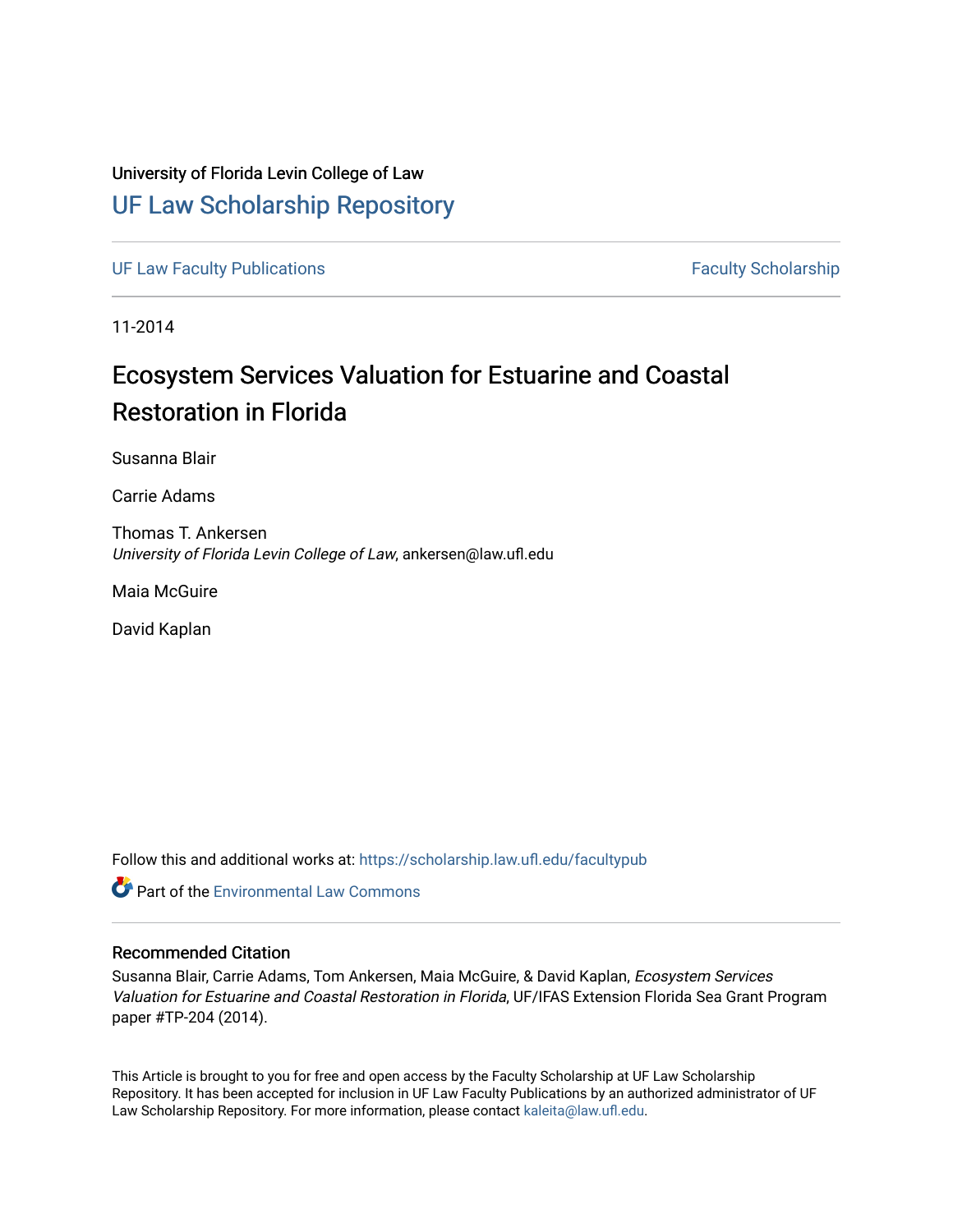# **Ecosystem Services Valuation for Estuarine and Coastal Restoration in Florida1**

Susanna Blair, Carrie Adams, Tom Ankersen, Maia McGuire, and David Kaplan2

## **Introduction**

In Florida, human alteration of coastlines has led to large-scale degradation of coastal ecosystems, including oyster reefs, beach dunes, mangrove forests, seagrass beds, and salt marshes. Alteration of those habitats leads to the loss of associated ecosystem services, which are defined as "the benefits that people obtain from ecosystems" (MEA 2005) and include both products such as food and timber products and processes like coastal protection and disease control. Ecological restoration is the process of assisting the recovery of an ecosystem that has been degraded, damaged, or destroyed while repairing critical ecosystem structure and function in degraded systems and re-establishing the valuable services provided by these ecosystems (Montoya, Rogers, and Memmot 2012; Normile 2010). While ongoing restoration efforts aim to enhance degraded ecosystems, restoration has not always been a priority for coastal management. Indeed, Florida's history consists of widespread coastal development at the expense of the natural environment (Lewis et al 1999; Santschi et al. 2001).

An important component for the success of restoration is to define specific goals (Ehrenfeld 2000). Commonly, success is measured solely as increasing the amount of habitat in a given area (Miller and Hobbs 2007), in which case the appropriate action is straightforward: increase the area restored. Others have recognized that restoration goals

should focus on ecosystem function (e.g., sequestration of carbon, nutrient uptake) and products of those functions which include the provision of valuable ecosystem services (Montoya, Rogers, and Memmot 2012). If we acknowledge that restoration will contribute to the well-being of the human population (by providing ecosystem services), goals focused on ecosystem services can be specified (Coen and Luckenbach 2000; Hallett et al. 2013).

Thus, to evaluate restoration success we must measure not only attributes related to ecosystem structure but attributes relevant to ecosystem functions as well. These measurements then can be compared to data from reference (i.e., undisturbed) ecosystems to gauge restoration success (Ruiz-Jaen and Aide 2005). For example, goals for restoration of shellfish habitat may be defined as increasing structural ecosystem services, such as increasing the numbers of shellfish or maintaining water quality, or functional ecosystem services, such as preserving biodiversity.

The need to define ecosystem services for the support of long-term conservation efforts was addressed by a team of social and natural scientists in 2005 and culminated with the Millennium Ecosystem Assessment. This seminal work concludes that examining the environment through the framework of ecosystem services allows us to more easily identify how changes in ecosystems influence human

2. Susanna Blair, PhD, special assistant, Office of Pollution Prevention and Toxics, Environmental Protection Agency, Washington DC; Carrie Adams, assistant professor, Environmental Horticulture Department; Tom Ankersen, Florida Sea Grant legal specialist and professor, UF Levin College of Law; Maia McGuire, UF/IFAS Extension Florida Sea Grant agent, UF/IFAS Extension St. Johns and Flagler counties; and David Kaplan, assistant professor, Environmental Engineering Sciences; UF/IFAS Extension, Gainesville, FL 32611.

The Institute of Food and Agricultural Sciences (IFAS) is an Equal Opportunity Institution authorized to provide research, educational information and other services only to individuals and institutions that function with non-discrimination with respect to race, creed, color, religion, age, disability, sex, sexual orientation, marital status, national origin, political opinions or affiliations. For more information on obtaining other UF/IFAS Extension publications, contact your county's UF/IFAS Extension office.

U.S. Department of Agriculture, UF/IFAS Extension Service, University of Florida, IFAS, Florida A & M University Cooperative Extension Program, and Boards of County Commissioners Cooperating. Nick T. Place, dean for UF/IFAS Extension.

<sup>1.</sup> This document is TP-204, one of a series of the Florida Sea Grant Program, UF/IFAS Extension. Original publication date November 2014. Reviewed December 2017. Visit the EDIS website at<http://edis.ifas.ufl.edu>.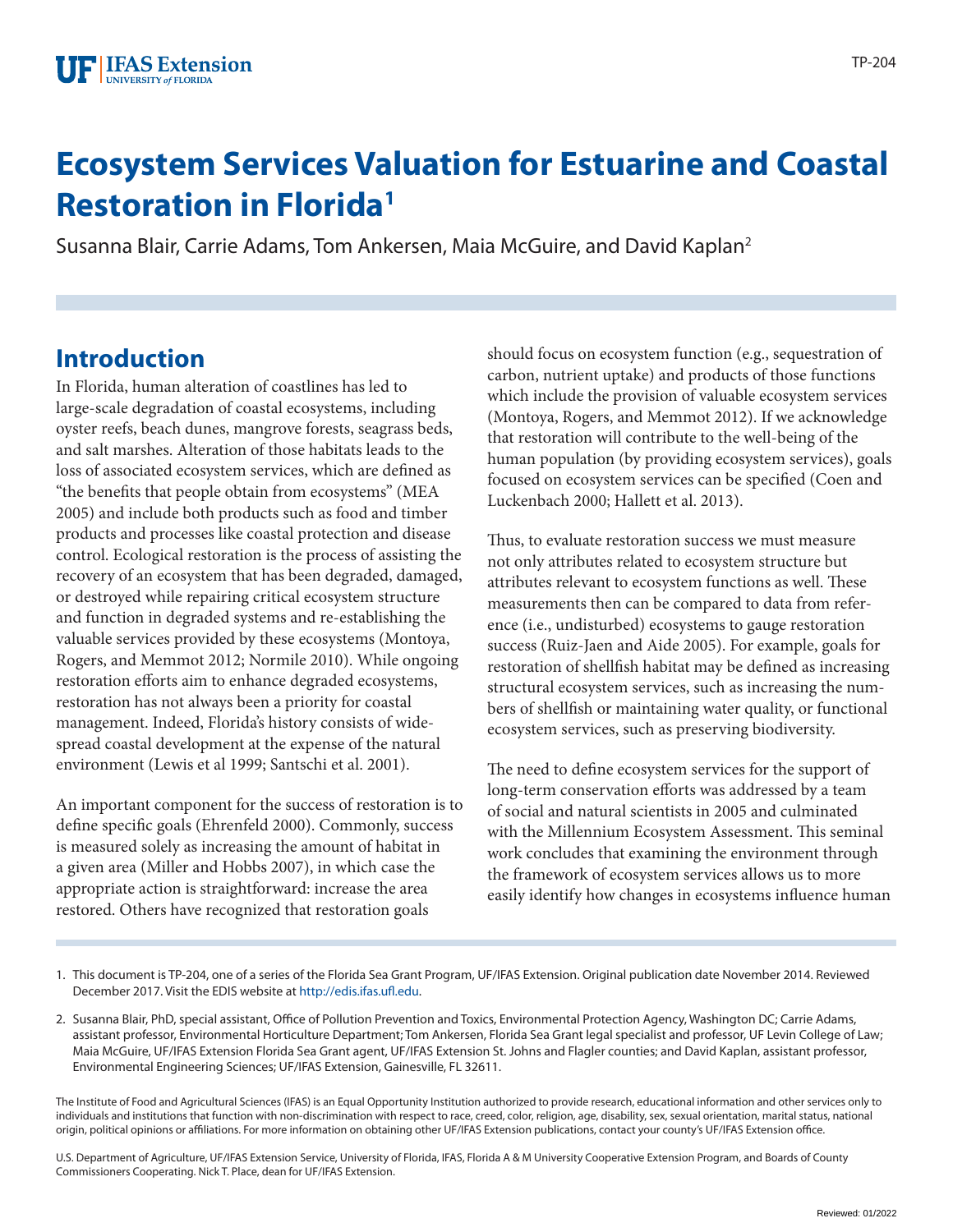well-being. The report provides information in a form that can guide decision-making in conjunction with other social and economic information.

The critical role of ecosystem services has been further recognized in light of climate change (Nelson et al. 2013). Climate change projections suggest that impacts to coastal ecosystems will be severe, and include alteration by more frequent storm surges (Emanuel, Sundararajan, and Williams 2008), as well as alterations due to changes in salinity and restricted migration of seagrasses, mangroves, salt marsh, and coastal forest caused by rising sea levels (Geselbracht et al. 2011). Impacts to the human populations that reside along the coasts, therefore, will be correspondingly disproportionate compared to those on their inland counterparts. Coastal habitats, including oyster reefs, salt marshes, mangrove forests, and coastal dunes, are widely acknowledged (Coastal Resilience Network 2013) to protect coastal areas from wind, wave, and storm surges from hurricanes and other storms, which are projected to increase in frequency and intensity in Florida (Knutson et al. 2010). As consideration of these losses is increasingly incorporated into projections of economic consequences of climate change (e.g., tourism-related revenue, land use planning), there is a need to quantify the associated ecosystem service loss, as well as the ecosystem service gain associated with restoration.

Quantifying ecosystem services includes measuring both consumptive uses, such as increased fish catch, and nonconsumptive uses, such as improved water quality (Coen and Luckenbach 2000). Non-consumptive uses and impacts include direct and indirect benefits. In general, the more accurately services are quantified, the better the prospect for the long-term sustainability of both the habitats and the services they provide (Grabowski et al. 2007).

Additionally, the social benefits that accrue from restoration efforts (e.g., increased volunteerism [Miles, Sullivan, and Kuo 1998], health benefits to volunteers [Pillemer et al. 2010], and increased education programs [Berkes and Folke 1998]) may be quantified. However, assigning a dollar value to these benefits can be difficult.

This study reviews the available ecosystem-service valuation literature for a number of Florida's coastal natural communities including oyster reefs, beach dunes, mangrove forests, seagrass beds, and salt marshes. We summarize the services provided by these five commonly restored natural communities in Florida and provide an analysis intended to support two main objectives: 1) to enumerate the range of ecosystem services provided by coastal natural

communities as a way to educate stakeholders and support prioritization of habitat restoration; and 2) to inventory ecosystem measurements from the literature for each of the five natural communities and provide specific metrics for their measurement. This document is a reference to facilitate the quantification of ecosystem services to provide a better measure of the full impact of restoration efforts.

## **Ecosystem Services Provided by Coastal Habitats of Florida**

This study provides ecosystem service assessment for commonly restored natural communities. Florida Sea Grant is a partnership between Florida Board of Education, the National Oceanic and Atmospheric Administration, and Florida's citizens and governments that supports research, education, and Extension to conserve coastal resources and enhance economic opportunities. The program currently reports restoration efforts solely as a measurement of the area (e.g., acres) restored, which does not reflect gain in ecosystem service provided by restoration (see Table 1) or provide economic incentives to support restoration based on the value of the services provided to stakeholders. Focusing our work on the natural communities of coastal Florida (oyster reefs, beach dunes, mangrove forests, seagrass beds, and salt marshes) serves as a case study to illustrate how ecosystem service valuation can better inform restoration efforts by an organization.

The most commonly referenced definition for ecosystem services is that of Costanza and Folke (1997): "ecosystem goods and services represent the benefits human populations derive, directly or indirectly, from ecosystem functions." The 2005 Millennium Ecosystem Assessment defines ecosystem services more specifically as "provisioning services such as food and water; regulating services such as flood and disease control; cultural services such as spiritual, recreational, and cultural benefits; and supporting services, such as nutrient cycling, that maintain the conditions for life on earth." Table 1 reproduces the Millennium Ecosystem Assessment ecosystem service categories, illustrating several services provided by coastal ecosystems.

While ecosystems provide a diversity of services, this report is restricted to the ecosystem services listed in Table 2, as these are relevant to Florida's natural communities of the coast. The works cited in this study, and especially the 2005 Millennium Ecosystem Assessment, provide a more detailed list of services, along with a discussion of the interactions between the different ecosystem services categories. We focus on these six services because many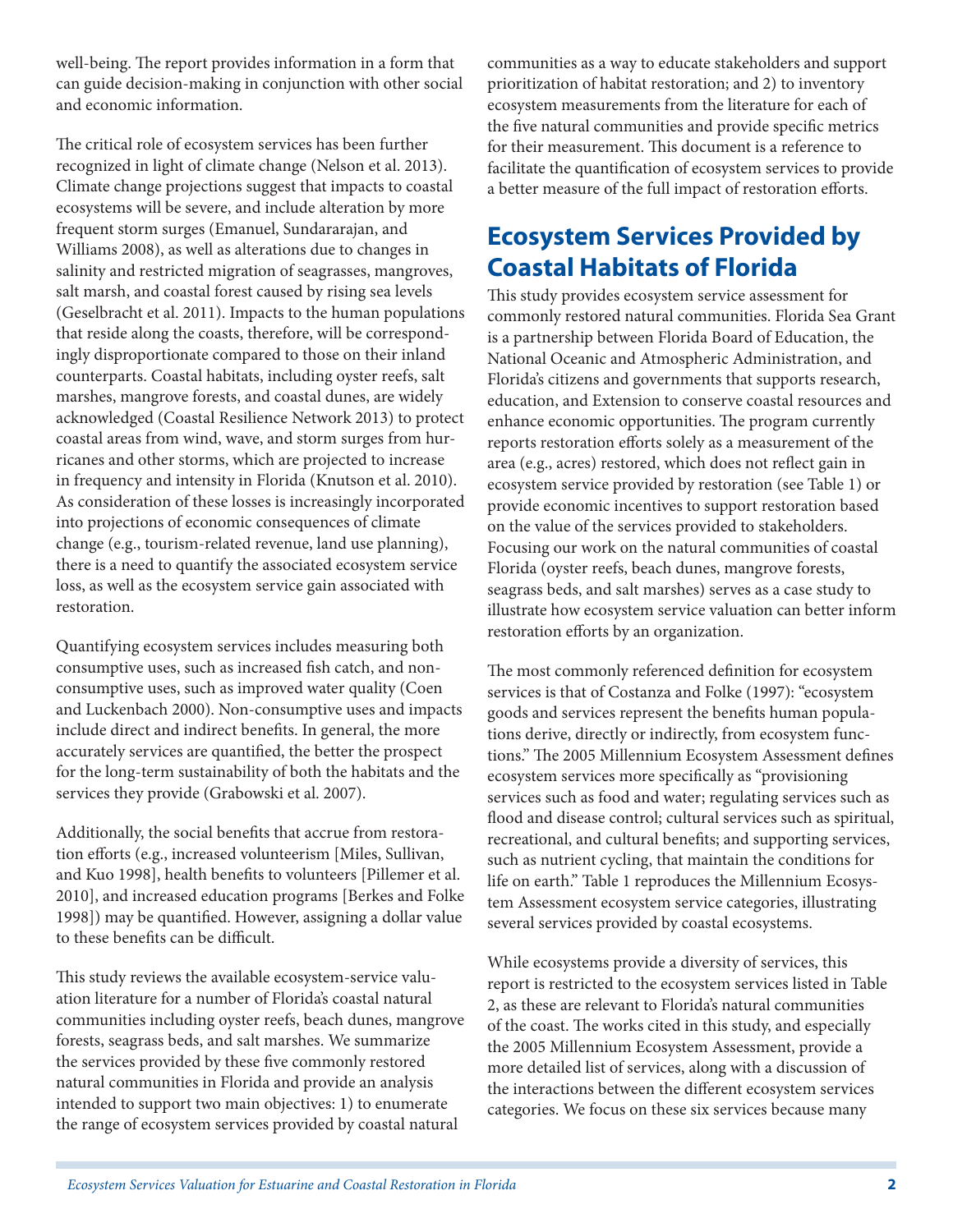are common among natural communities, and the most research has been conducted in efforts to quantify or value these services.

### **Valuing Ecosystem Services**

Assessing the value of ecosystem services facilitates the following: measuring the success of a restoration effort; comparing ecosystem status across undisturbed and restored habitats to better understand alteration brought about by policies, climate change, natural disasters, or other variables; expressing the benefits of disparate services provided by ecosystems in standard units (monetary or non-monetary); and making objective comparisons between systems. There are two common ways of evaluating ecosystem services: *quantification* and *valuation* (Yoskowitz et al. 2010). Table 3 illustrates some of the units of measurement for both the quantification and valuation of ecosystem services used in this work.

### **Quantification of Ecosystem Services**

Science-based quantification provides common metrics for measuring the provision of services and ecological functions. These metrics typically are expressed in scientific units such as number of species, tons of  $\mathrm{CO}_2$  removed, or reductions in nitrogen concentrations. Monitoring for this method of evaluation is variable in its application based on the metric—e.g., number of species, or species diversity, is commonly monitored in restoration projects—while function-based metrics, such as reductions in nitrogen, are less frequently monitored, as they require technical expertise and financial resources beyond simple scientific monitoring (Ruiz-Jaen and Aide 2005). Regardless of the metric, in order to effectively evaluate the impact of restoration efforts on ecosystem service and ecological functions, monitoring of the relevant metric must take place prior to, during, and after restoration to accurately determine changes due to restoration (Coen and Luckenbach 2013), along with some standard to which the restoration can be compared, e.g., a reference site that is monitored in the same fashion (Shindler et al. 1995).

### **Valuation of Ecosystem Services**

Numerous studies have assessed the contribution of ecosystems to social and economic well-being (Hartwick 1990; Costanza et al. 1997; Pimentel et al. 1997; Howarth and Farber 2002; Azqueta and Sotelsek 2007). This valuation method looks at the benefits derived from services and their value to humans, as well as their non-utilitarian value. The benefits often are expressed in monetary metrics. The motivation for this method is to assess the contribution

of the ecosystem to social and economic well-being. The benefits often are expressed as either direct or indirect use values (MEA 2005). For example, the value of oyster production can be measured by the cost per bushel (direct). However, improved water quality is another outcome of oyster production, but it is not measured on a cost-per-unit basis (indirect). Non-utilitarian values, such as the ethical, religious, or cultural benefit or the intrinsic value of an ecosystem, also should be considered, but they are much more difficult to valuate, particularly in monetary units.

Using salt marshes as an example, many of the ecosystem services provided by this natural community can be quantified by scientific measurements. For instance, how many tons of  $\mathrm{CO}_\mathrm{2}$  salt marshes sequester each year, how much particulate matter they remove from the water column, or how much biodiversity and habitat protection they provide can all be quantified. Assessment by the valuation method considers these services on a cost basis or by the amount of money that the restoration effort saves. For example, salt marshes provide protection from storm surge, and one method to quantify their value is to calculate the property damage and associated economic losses *not* experienced by property owners every year due to the attenuation of wave height in salt marshes. Salt marshes also improve water quality and thus the cost of marsh restoration could be compared to the cost of implementing conventional water treatment technologies to achieve a similar level of pollutant removal. Finally, the amount of money salt marshes bring to a local community, primarily through tourism and recreation, also can be quantified using economic and social analyses. Consideration of all of these services provides an estimate of the total value of the ecosystem services provided by a habitat and can be used as a benchmark for considering the true cost of replacement relative to the cost of restoration.

Beyond its application to estimating the value of ecosystem restoration, quantification and valuation of ecosystem services is a relatively new endeavor in general, and many researchers note the preliminary status of estimates (Yoskowitz et al. 2010; Coastal Resilience Network 2013). For instance, previous research on ecosystem services is often specific to a local area or region of interest, potentially limiting universal translation. Another caution concerning the application of this relatively new approach to restoration is that the implementation of a single restoration action (e.g., planting seagrasses or building an oyster reef) often results in a surprisingly wide range of outcomes (SER 2004), not all of which ultimately provide the same ecosystem services. Translation of services provided across a wide geographic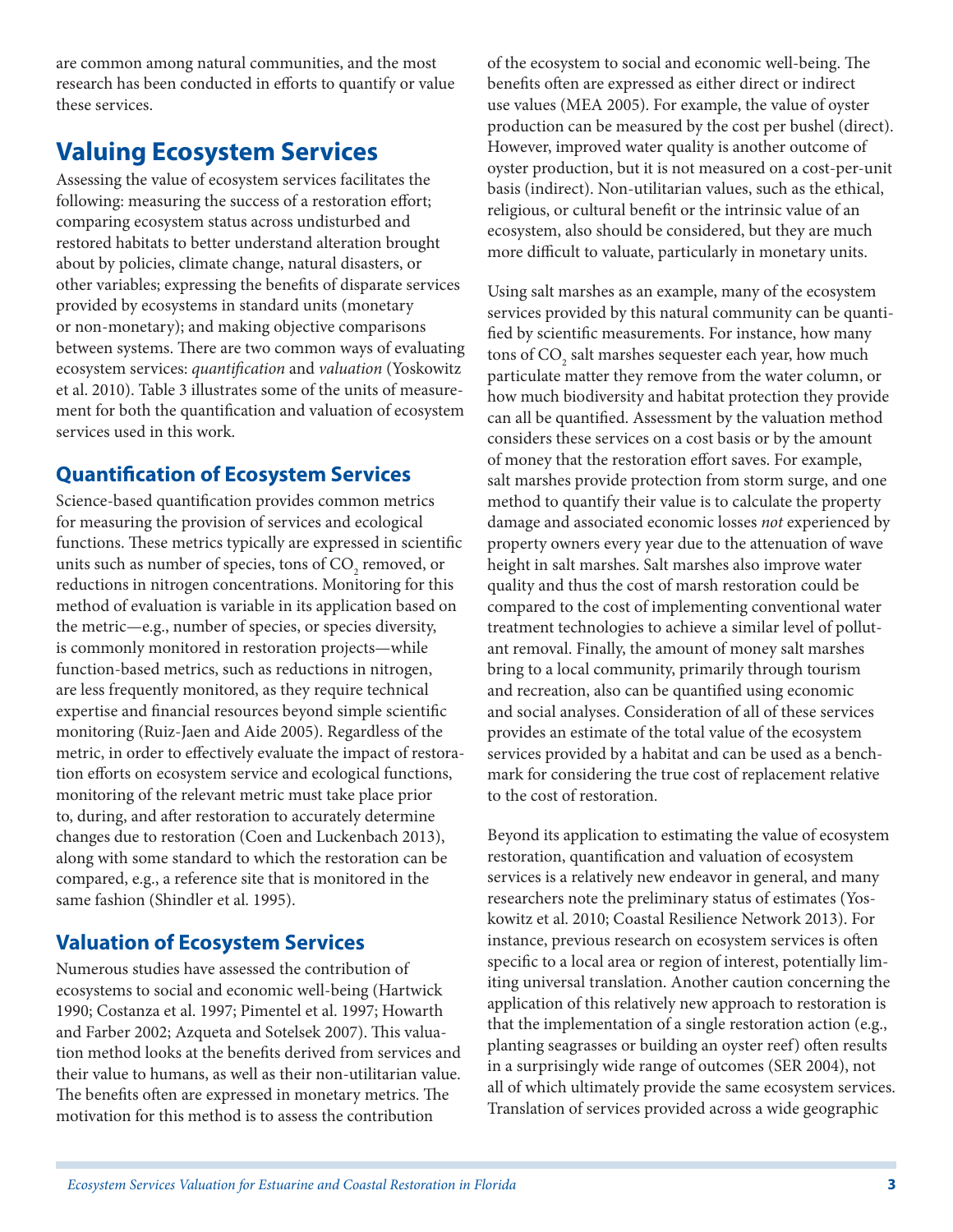area also is complicated because different species of plants and animals that naturally occur across environmental gradients provide different services. Monitoring each individual restoration effort will ensure that restoration goals are achieved and that ecosystem services provided are accurately quantified.

## **Valuing Ecosystem Services Gained by Restoring Florida's Coastal Habitats**

Dependence of the Florida economy and resident quality of life on the ecological integrity of Florida's coastal natural communities demands special attention to the restoration of these environments. This paper demonstrates the quantitative link between the importance of these ecosystems and the incentive for restoration.

The matrix included in this study incorporates both quantification and valuation assessments for five natural communities that are commonly restored in Florida: oyster reefs, beach dunes, mangrove forests, seagrass beds, and salt marshes (Table 4). For example, oyster reefs generate biological diversity and productivity and therefore an increase in fisheries production can be quantified. Over a 5.8km oyster reef in the northern Gulf of Mexico, 3130 kg per year of additional finfish were caught, equating to \$38,000–\$46,000 per year (Kroeger 2012). In many cases the values reported were not developed specifically for Florida and are therefore not specific for Florida (for citations see Table 5). Much of the research on mangrove forests is conducted in the dense forests on the coasts of Thailand and Fiji, providing valuations that are specific for these regions. Where possible, values were taken from studies that examined the East Coast or the Gulf Coast of the United States; however, in some cases studies are global. It is important to consider the location of each study to provide guidance on generalization across ecosystems or locations, as the values reported are specific to that study area. The measurements reported here should be interpreted as estimates and provide an approximation of potential of ecosystem services provided by restoration projects. (Table 4 in Excel[:http://edis.ifas.ufl.](http://edis.ifas.ufl.edu/media/SG134/SG134T4.xlsx) [edu/media/SG134/SG134T4.xlsx](http://edis.ifas.ufl.edu/media/SG134/SG134T4.xlsx); Table 4, PDF: [http://edis.](http://edis.ifas.ufl.edu/media/SG134/SG134Table4.pdf) [ifas.ufl.edu/media/SG134/SG134Table4.pdf.\)](http://edis.ifas.ufl.edu/media/SG134/SG134Table4.pdf)

The matrix is designed to help restoration managers, planners, and natural resource agencies link restoration efforts to ecosystem services provided by those projects. The values presented can be used—in conjunction with acreage—to more holistically represent the benefits of coastal ecosystem restoration. However, caution should be used in developing

specific cardinal-value estimates using this benefits-transfer approach. Applying ecosystem values per unit from a region where the specific study was conducted (see citations in Table 5) to restored ecosystem units in a region of interest may not be valid. Rather, such values can be used to make ordinal comparisons across a range of ecosystem services. This material canbe used to educate and inform volunteers and restoration practitioners, as well as to aid funding agencies, policy makers, and local stakeholders in appropriately prioritizing their restoration efforts. (Table 5 in Excel: [http://edis.ifas.ufl.edu/media/SG134/SG134T5.](http://edis.ifas.ufl.edu/media/SG134/SG134T5.xlsx) [xlsx](http://edis.ifas.ufl.edu/media/SG134/SG134T5.xlsx); Table 5, PDF: [http://edis.ifas.ufl.edu/media/SG134/](http://edis.ifas.ufl.edu/media/SG134/SG134Table5.pdf) [SG134Table5.pdf](http://edis.ifas.ufl.edu/media/SG134/SG134Table5.pdf))

### **Additional Resources**

Many of the valuation values were obtained from [http://](http://www.gecoserv.org) [www.gecoserv.org](http://www.gecoserv.org). This website is updated regularly and has many resources, including citations of how values were calculated.

The Millennium Ecosystem Assessment was directed by the United Nations Secretary-General Kofi Annan in 2000, with the objective of assessing the consequences of ecosystem change for human well-being. The findings provide the conditions and trends of the world's ecosystems and the services they provide. [http://www.millenniumassessment.](http://www.millenniumassessment.org/en/index.html) [org/en/index.html](http://www.millenniumassessment.org/en/index.html)

The Coastal Resilience Network is a community of practitioners who apply nature-based solutions to coastal hazards and adaptation issues. The organization has an extensive website that allows users to map coastal characteristics including oyster restoration habitat potential along the Gulf Coast. It has the future goal of mapping quantified oyster ecosystem services. [http://maps.coastalresilience.org/](http://maps.coastalresilience.org/network/) [network/](http://maps.coastalresilience.org/network/)

### **Sources**

Azqueta, D. D. and Sotelsek. 2007. "Valuing Nature: From Environmental Impacts to Natural Capital." *Ecological Economics* 63:22–30.

Barbier, E. B., S. D. Hacker, C. J. Kennedy, E. W. Koch, A. D. Stier, and B. R. Silliman. 2011. "The Value of Estuarine and Coastal Ecosystem Services." *Ecological Monographs* 81:169–193.

Berkes, F. and C. Folke, eds. 1998. *Linking Social and Ecological Systems: Management Practices and Social Mechanisms for Building Resilience*. Cambridge, UK: Cambridge University Press.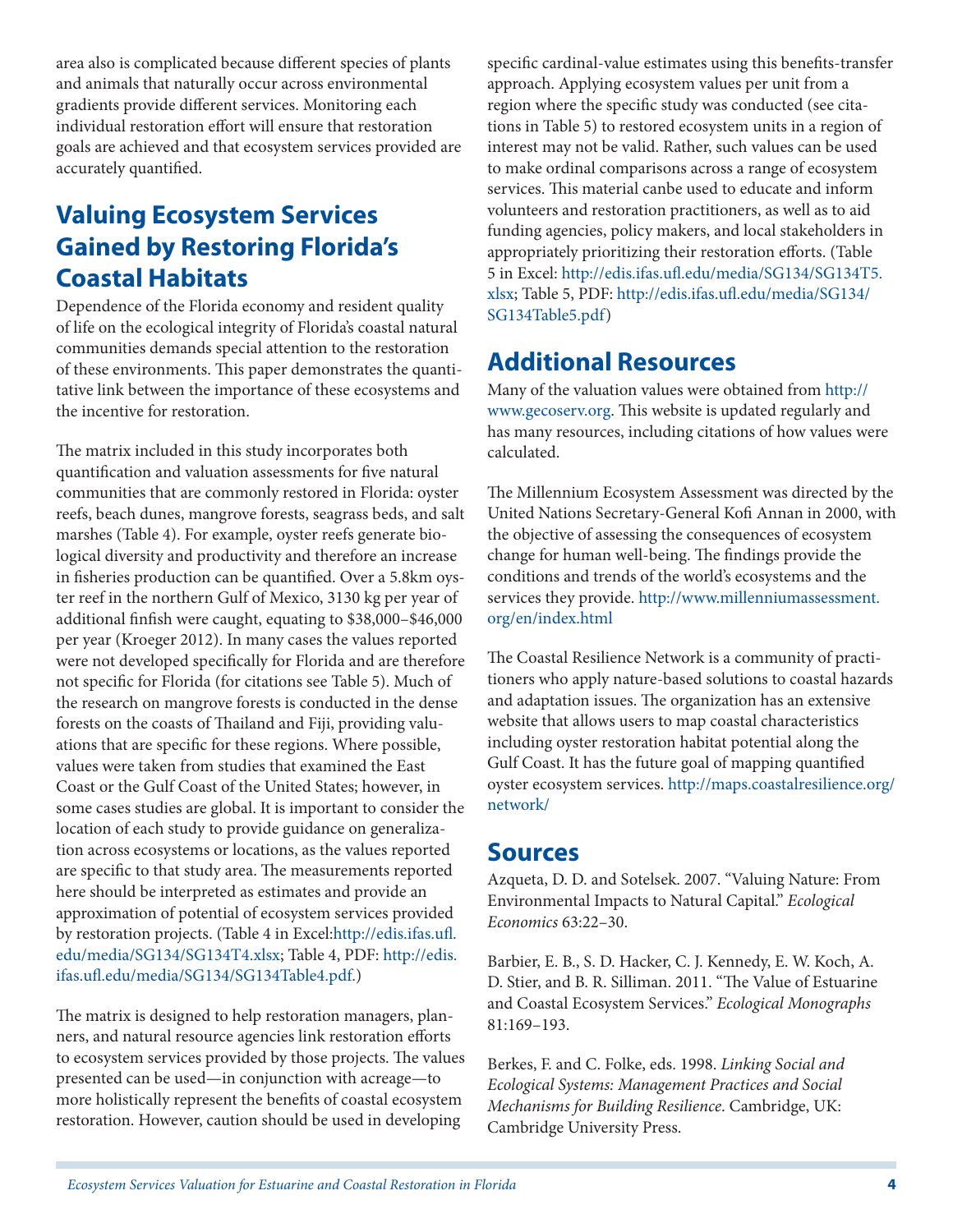Clewell, A. F. and J. Aronson. 2007 *Ecological Restoration: Principles, Values, and Structure of an Emerging Profession*, 2nd ed. Washington, DC: Island Press.

Coastal Resilience Network. 2013. [http://maps.coastalresil](http://maps.coastalresilience.org/network/)[ience.org/network/.](http://maps.coastalresilience.org/network/)

Coen, L. D. and M. W. Luckenbach. 2013. "Restoration Monitoring of Oyster Reefs." [http://www.oyster-restoration.org/](http://www.oyster-restoration.org/how-to-monitor-sites-using-oyster-restoration-metrics/) [how-to-monitor-sites-using-oyster-restoration-metrics/](http://www.oyster-restoration.org/how-to-monitor-sites-using-oyster-restoration-metrics/).

———. 2000. "Developing Success Criteria and Goals for Evaluating Oyster Reef Restoration: Ecological Function or Resource Exploitation?" *Ecological Engineering* 15:323–343.

Costanza, R., R. d'Arge, R. de Groot, S. Rarber, M. Grasso, B. Hannon, K. Limburg, S. Naeem, R. O'Neill, J. Paruelo, and R. Raskin. 1997 "The Value of the World's Ecosystem Service and the Natural Capital." *Nature* 387:253–260.

Costanza, R. and C. Folke. 1997. "Valuing Ecosystem Services with Efficiency, Fairness, and Sustainability as Goals." In *Nature's Services: Societal Dependence on Natural Ecosystems*, G. C. Daily, ed., 49–70. Washington, DC: Island Press.

Ehrenfeld, J. G. 2000. "Defining the Limits of Restoration: The Need for Realistic Goals." *Restoration Ecology* 8:2–9.

Emanuel, K., R. Sundararajan, and J. Williams. 2008. "Hurricanes and Global Warming: Results from Downscaling IPCC AR4 Simulations." *Bulletin of the American Meteorological Society* 89:347–367.

Geselbracht, L., K. Freeman, E. Kelly,D. R. Gordon, and F. E. Putz. 2011. "Retrospective and Prospective Model Simulations of Sea Level Rise Impacts on Gulf of Mexico Coastal Marshes and Forests in Waccasassa Bay, Florida." 107:35–57.

Grabowski, J. H. and C. H. Peterson. 2007. "Restoring Oyster Reefs to Recover Ecosystem Services." In Ecosystem engineers: concepts, theory and applications, K. Cuddington, J. E. Byers, W. G. Wilson, and A. Hastings, eds, 281–298. Amsterdam: Elsevier-Academic Press.

Hallett, L. M., S. Diver, M. V. Eitzel, J. J. Olson, B. S. Ramage, H. Sardinas, Z. Statman-Weil, and K. N. Suding. 2013. "Do We Practice What We Preach? Goal Setting for Ecological Restoration." *Restoration Ecology* 21:312–319.

Hartwick, J. M. 1990 "Natural Resources, National Accounting and Economic Depreciation." *Journal of Public Economics* 43:291–304.

Howarth, R. B. and S. Farber. 2002. "Accounting for the Value of Ecosystem Services." *Ecological Economics* 41:421–429.

Knutson, T. R., J. L. McBride, J. Chan, K. Emanuel, G. Holland, C. Landsea, I. Held, J. Kossen, A. Srivastava, and M. Sugi. 2010. "Tropical Cyclones and Climate Change." *Nature Geoscience* 3: 157–163.

Lewis, R. R., P. A. Clark, W. K. Fehring, H. S. Greening, R. O. Johansson, and R. T. Paul. 1999. "The Rehabilitation of the Tampa Bay Estuary, Florida, USA, as an Example of Successful Integrated Coastal Management." *Marine Pollution Bulletin* 37:468–473.

Miles I, W. C. Sullivan, and F. E. Kuo. 1998. "Ecological Restoration Volunteers: The Benefits of Participation." *Urban Ecosystems* 2:27–41.

Millennium Ecosystem Assessment. 2005. *Ecosystems and Human Well-Being: Current State and Trends.* Washington, DC: Island Press.

Miller, J. R. and R. J. Hobbs. 2007. "Habitat restoration—Do We Know What We're Doing?" *Restoration Ecology* 15:382–390.

Montoya, D., L. Rogers, and J. Memmott. 2012. "Emerging Perspectives in the Restoration of Biodiversity-Based Ecosystem Services." *Trends in Ecology and Evolution* 27 (12):666–672.

Nelson, E.J., P. Kareiva, M. Ruckelshaus, K. Arkema, G. Geller, E. Girvetz, D. Goodrich, V. Matzek, M. Pinsky, W. Reid, M. Saunders, D. Semmens, and H. Tallis. 2013. "Climate Change's Impact on Key Ecosystem Services and the Human Well-Being They Support in the US." *Frontiers in Ecology and the Environment* 11:483–493.

Normile, D. 2010. "UN Biodiversity Summit Yields Welcome and Unexpected Progress." *Nature* 330:742–743.

Pillemer, K., T. E. Fuller-Rowell, M. C. Reid, and N. M. Wells. 2010. "Envrionmental Volunteering and Health Outcomes Over a 20-Year Period." *The Geronotlogist* 50:594–602.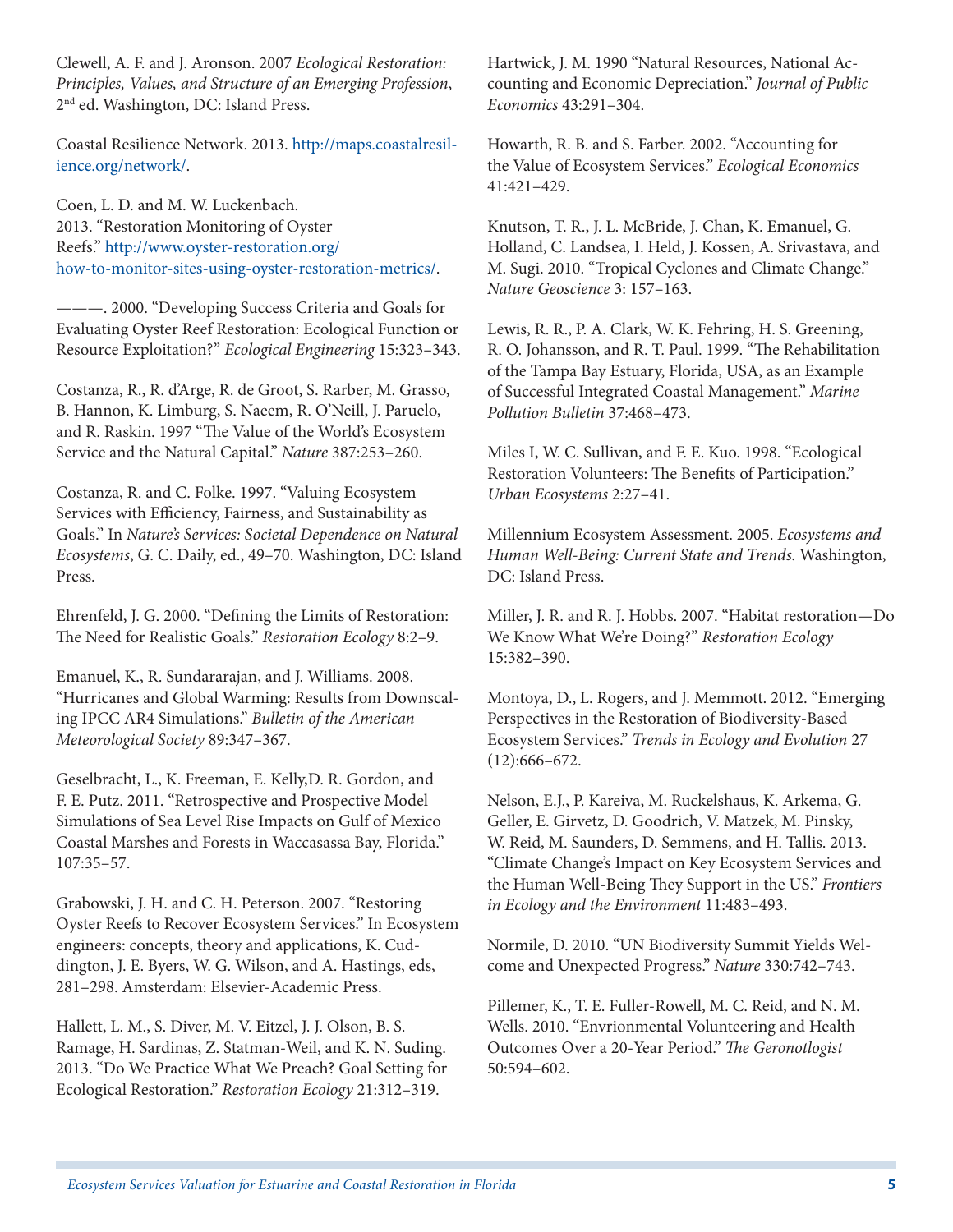Pimentel, D., C. Wilson, C. McCullum, R. Huang, P. Dwen, F. Flack, Q. Tran, T. Saltman, and B. Cliff. 1997. "Economics and Environmental Benefits of Biodiversity." *BioScience* 47:747–757.

Ruiz-Jaen, M. C. and T. M. Aide. 2005. "Restoration Success: How Is It Being Measured?" *Restoration Ecology* 13:569–577.

Santschi, P. H., B. J. Presley, T. L. Wade, B. Garcia-Romero, and M. Baskaran. 2001. "Historical Contamination of PAHs, PCBs, DDTs, and Heavy Metals in Mississippi River Delta, Galveston Bay and Tampa Bay Sediment Cores." *Marine Environmental Research* 52:51–79.

Society of Ecological Restoration International Science and Policy Working Group. 2004. *The SER International Primer on Ecological Restoration*. Tuscon: Society for Ecological Restoration International.

Thom, R. M. and K. F. Wellman. 1997. *Planning Aquatic Ecosystem Restoration Monitoring Programs*. Final Report to Institute for Water Resources, US Army Corps of Engineers, Alexandria, Virginia. IWR 96-R-23.

Yoskowitz, D., C. Santos, B. Allee, C. Carollo, J. Henderson, S. Jordan, and J. Ritchie. 2010. *Proceedings of the Gulf of Mexico Ecosystem Services Workshop: Bay St. Louis, Mississippi, June 16-18, 2010*. October. 16 pages. Harte Research Institute for Gulf of Mexico Studies. Texas A&M University-Corpus Christi.